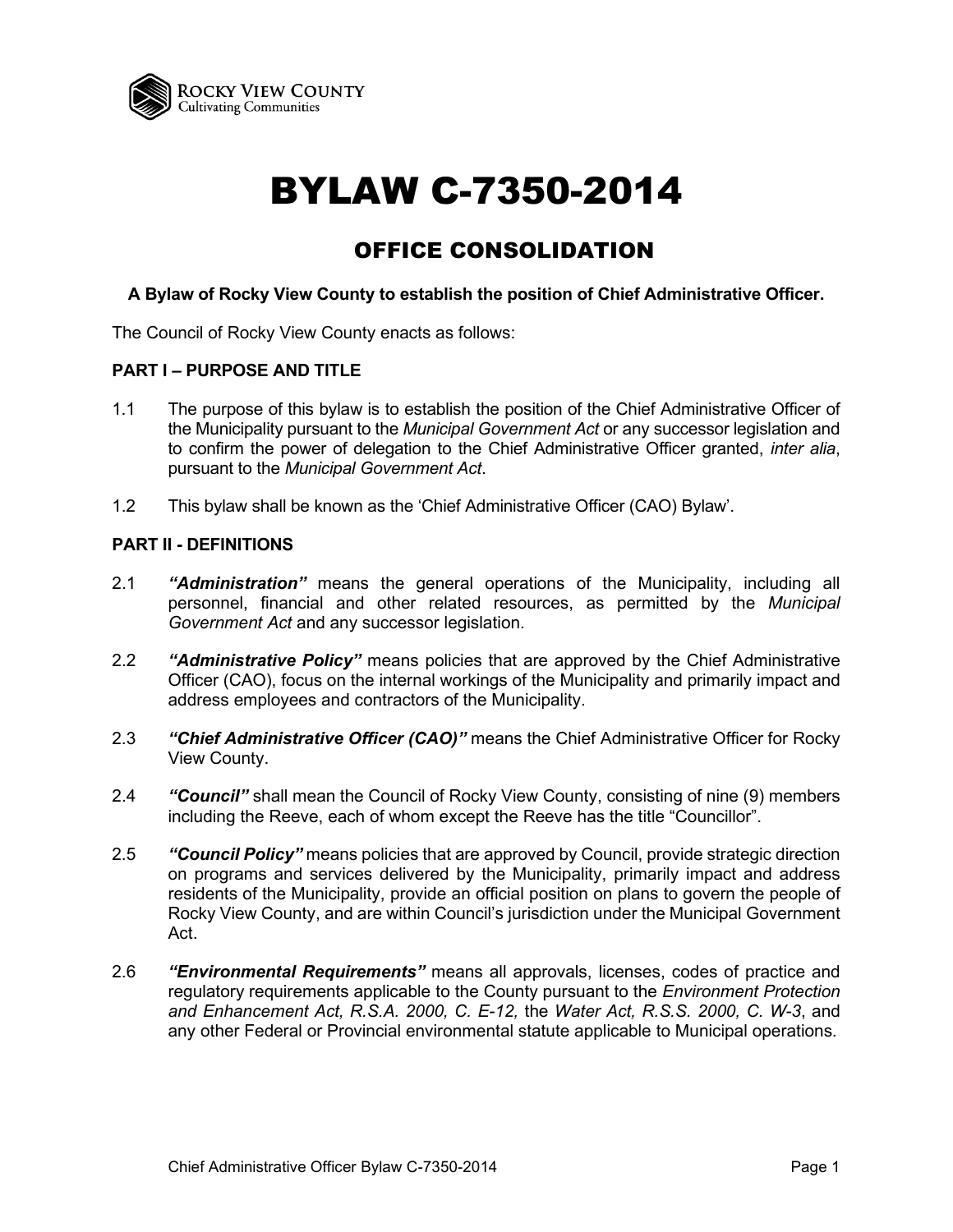

- 2.7 *"Freedom of Information and Protection of Privacy Act (FOIP)"* means the *Freedom of Information and Protection of Privacy Act,* RSA 2000, Chapter F-25 as amended from time to time
- 2.8 *"Local Authorities Election Act (LAEA)"* means the Local Authorities Election Act, RSA 2000, Chapter L-21 as amended from time to time.
- 2.9 *"Minister"* means the Minister of Alberta Municipal Affairs.
- 2.10 *"Municipal Government Act (MGA)* means the *Municipal Government Act*, RSA 2000, Chapter M-26 as amended from time to time.
- 2.11 *"Municipality"* shall mean the Municipal Corporation of Rocky View County.
- 2.12 *"Traffic Safety Act" means* the *Highway Traffic Act*, RSA 1980, Chapter H-7 as amended from time to time.

# **PART III – CHIEF ADMINISTRATIVE OFFICER**

- 3.1 The position of Chief Administrative Officer is hereby established and the individual appointed to that position may determine an alternate title.
- 3.2 Council shall, by resolution, appoint an individual to the position of CAO and establish the terms and conditions of the CAO's employment.
- 3.3 The Municipality will indemnify the CAO, provided that the CAO acts in the course and scope of his or her employment and acts in good faith to comply with an applicable resolution, bylaw, statute, regulation or enactment.
- 3.4 The CAO shall have all the powers, duties and functions given to the CAO under the *MGA* or any other statute, except for the powers, duties and functions of an assessor under the *MGA*. Without limiting the generality of the foregoing, the CAO is the principal administration link between Administration and Council and; shall have and exercise the following powers, duties and functions:

# **Administration & Operational Matters**

- 3.4.1 Establish the structure of the Administration of the Municipality, including establishing, merging, dividing and eliminating departments and establishing a managerial hierarchy and administrative and reporting policies and procedures.
- 3.4.2 Advise, inform and make recommendations to Council about:
	- 3.4.2.1 the operations of the Municipality;
	- 3.4.2.2 the financial condition of the Municipality; and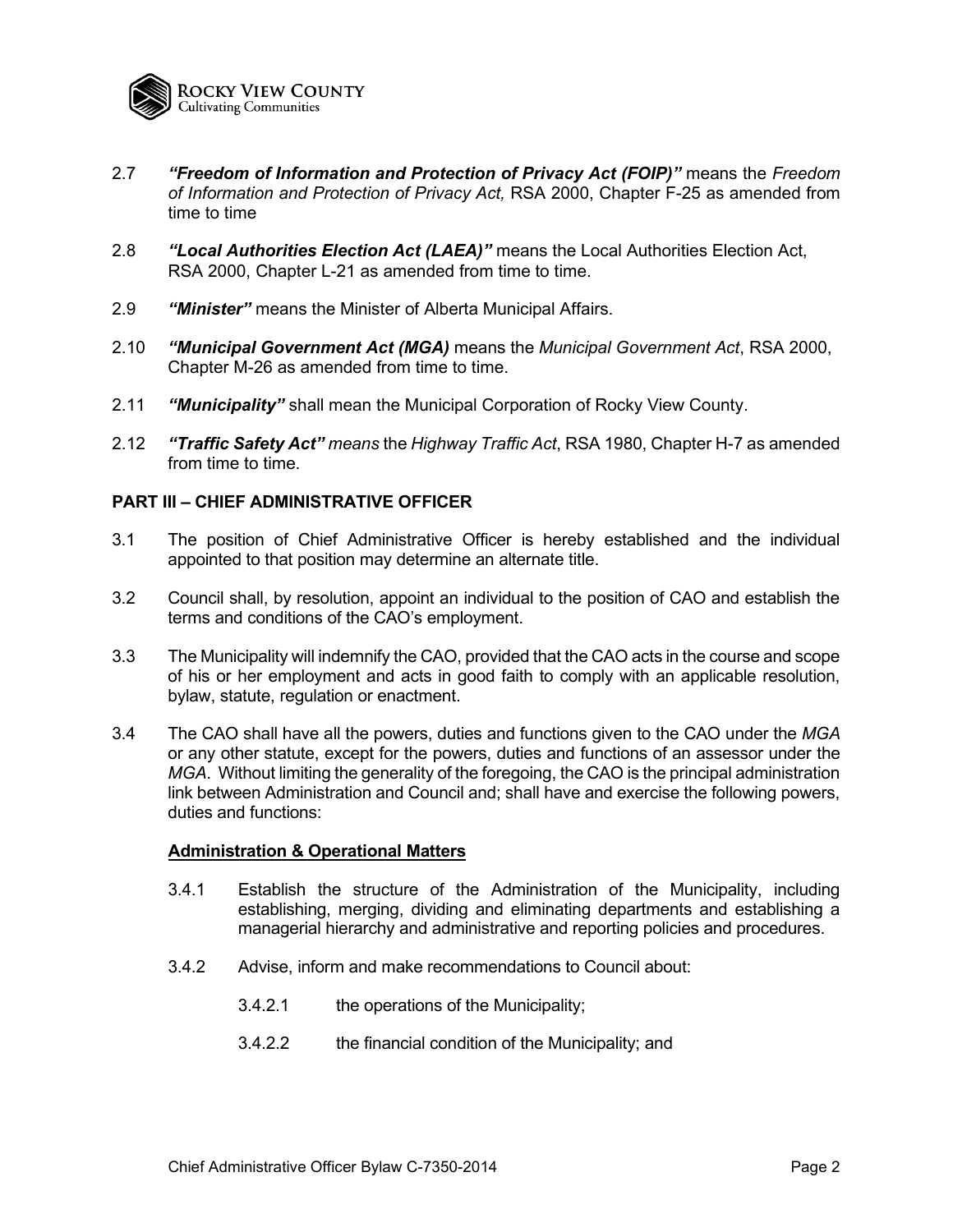

- 3.4.2.3 Council policies, procedures and programs as may be necessary or desirable to carry out the powers, duties and functions of the Municipality.
- 3.4.3 Direct, supervise and review the proposals of all departments of the Municipality.
- 3.4.4 Appoint a designated officer or an employee of the Municipality as Acting CAO to act during absences of the CAO and to exercise all the powers, duties and functions of the CAO as required under the *MGA*, this bylaw or any other Act.
- 3.4.5 Ensure the Minister is sent a list of the Councillors and any other information the Minister requires within five (5) days after the term of the Counillors begins.
- 3.4.6 Ensure that the corporate seal is kept in the custody of the CAO.
- 3.4.7 Act as the Head of the Municipality within the meaning of the *Freedom of Information and Protection of Privacy Act,* and shall be responsible for the overall management of access to information and protection of privacy functions and responsibilities.
- 3.4.8 Conduct a census when required by Council and submit population affidavits in accordance with requirements of the *MGA.*
- 3.4.9 Ensure that the sufficiency of all petitions to Council be determined as set out in the *MGA*.
- 3.4.10 Accept service of all notices and documents on behalf of the Municipality.
- 3.4.11 Provide certification of notices, decisions, documents and any other certificates of statutory declarations as provided for or required by the *MGA*.
- 3.4.12 Establish and implement all Administrative Policies, procedures, standards and guidelines for all matters within the powers of the CAO.
- 3.4.13 Conduct audits, investigations and studies of the Administration, as deemed necessary, subject to the right of Council to direct audits, investigations and studies.
- 3.4.14 Provide corporate leadership in ensuring that all Council Policies and programs of the Municipality are efficiently coordinated, are delivered in a responsive and effective manner, and reflect the overall strategic priorities of the Municipality as defined by Council.
- 3.4.15 Instruct legal counsel on any matters involving any potential legal and administrative proceedings involving the Municipality, and without limiting the foregoing:
	- 3.4.15.1 provide legal services to Council, Committees and departments of the Municipality;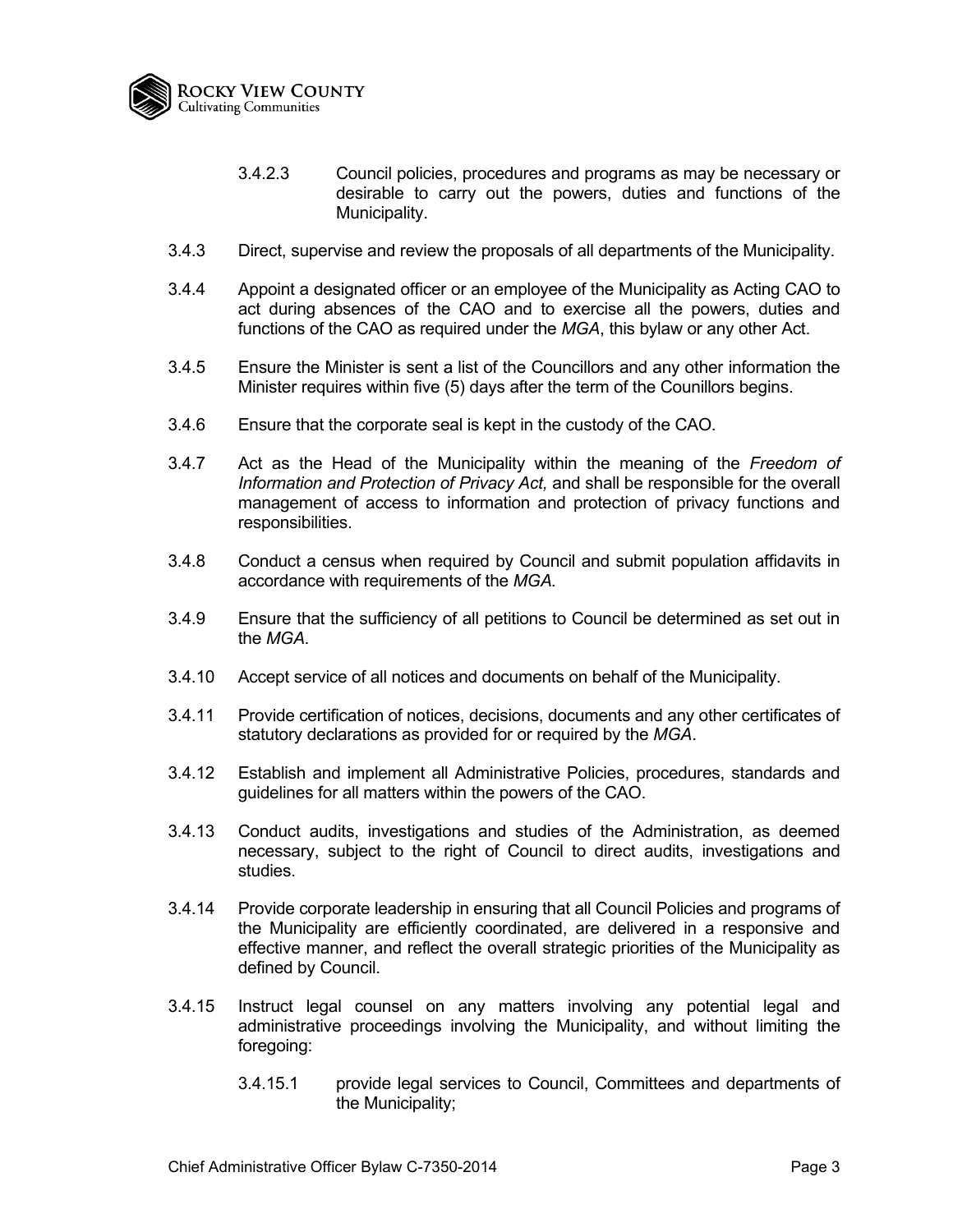

- 3.4.15.2 appear in all legal and administrative proceedings including commencing, defending and intervening in them to define, enforce and defend the Municipalities (and such other Boards, Authorities, agencies and other entities as may be required by Council) legal and equitable rights; and
- 3.4.15.3 grant and revoke all powers of attorney allowing staff of the Municipality to execute all required documents, including without limitation, discharges, postponements, and affidavits pertaining to land, or an interest therein including those granted prior to the date of this Bylaw.
- 3.4.16 Sign:
	- 3.4.16.1 along with the person presiding at the meeting, all minutes of Council and Council Committee meetings;
	- 3.4.16.2 along with the Reeve, all bylaws;
	- 3.4.16.3 along with the Reeve or any other person authorized by Council, cheques and other negotiable instruments; and
	- 3.4.16.4 acting alone, all orders, contracts, agreements, documents and certificates that may be required pursuant to any agreement, contract, bylaw, statute or enactment**.**
- 3.4.17 Authorize the CAO's signature and the signatures of any other Municipal employees to whom Council or the CAO delegates signing authority, may be lithographed or otherwise reproduced.
- 3.4.18 Prepare and issue distress warrants, seize and sell goods pursuant to distress warrants on behalf of the Municipality for the recovery of tax arrears pursuant to the *MGA*.
- 3.4.19 Carry out inspections, remedies, enforcement or actions pursuant to the *MGA*, where that Act or any other enactment or a bylaw authorizes or requires anything to be inspected, remedied, enforced or done by the Municipality.
- 3.4.20 Make determinations and issue orders pursuant to the *MGA* or any other statute, enactment or bylaw which the Municipality is authorized to enforce, including, without limitation, matters related to dangerous or unsightly property.
- 3.4.21 The CAO is appointed as the returning officer to carry out the duties and responsibilities of a returning officer under the *Local Authorities Election Act.*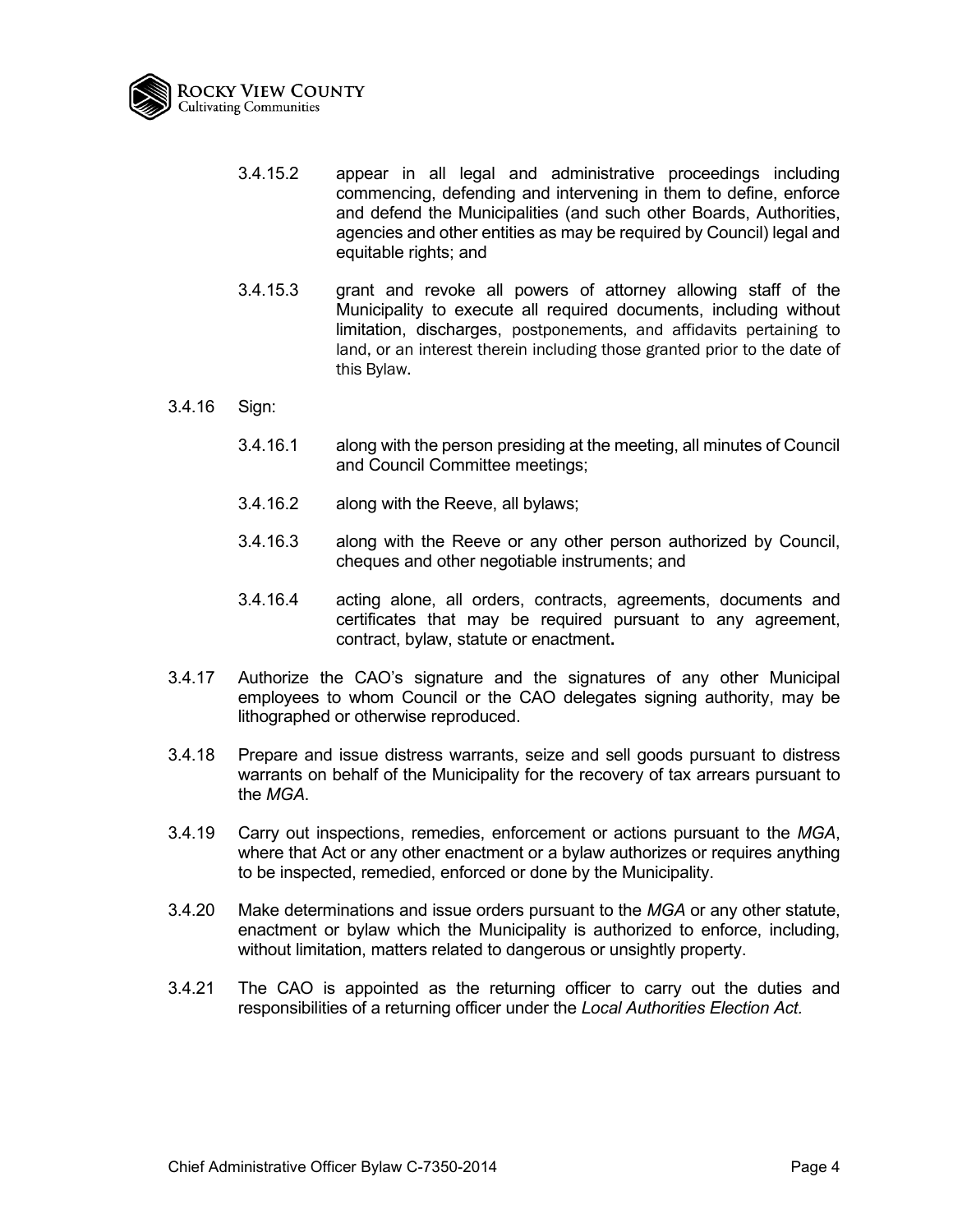

- 3.4.22 Provide administrative support to the Subdivision and Development Appeal Board. The CAO is appointed as Clerk for the Board.
- 3.4.23 Provide resources and support to the Assessment Review Board and appoint the Clerk of the Assessment Review Board in accordance with the provisions of the *MGA*.
- 3.4.24 Authorize a temporary closure, in whole or part, of any road at any time that a construction or maintenance project on or adjacent to the road may create a hazard.
- 3.4.25 Pursuant to the provisions of the *Traffic Safety Act,* or any other statute, authorize the placement from time to time of traffic control devices, including traffic control devices, restricting the speed of vehicles, at any locations considered necessary for controlling highways subject to the direction, management and control of the Municipality and provide for a record of all locations to be kept, which shall be open to public inspection during normal business hours.
- 3.4.26 Extend the time for endorsement of subdivision plans and for registration of subdivision plans in accordance with the *MGA*.

# **Contracts and Agreements**

- 3.4.27 Retain the services of any individual or corporation for purposes related to the operations of the Municipality and enter into all agreements and contracts and complete all necessary documents required for the provision of such services, provided the expenditure does not exceed the amount approved by Council in its annual budget.
- 3.4.28 Approve and enter into agreements with and make payments or grants, or both, to persons, organizations or governments for the provision of services in the development or implementation of emergency plans or programs, including mutual aid plans and programs.
- 3.4.29 Approve and enter into agreements with external agencies, including municipalities, for the provision of municipal goods and services on, at minimum, a full cost-recovery basis.
- 3.4.30 Approve and enter into all agreements and contracts necessary to provide insurance coverage for the Municipality.
- 3.4.31 Negotiate on behalf of the Municipality the terms and conditions of Development Agreements, subject to the conditions of the subdivision or development permit approval, with third parties desirous of developing lands within the Municipality, and execute such Development Agreements for and on behalf of the Municipality.
- 3.4.32 Negotiate and execute on behalf of the Municipality all encroachment, easement and right-of-way agreements whereby the Municipality grants to third parties an interest in Municipal lands by way of a right-of-way, easement or encroachment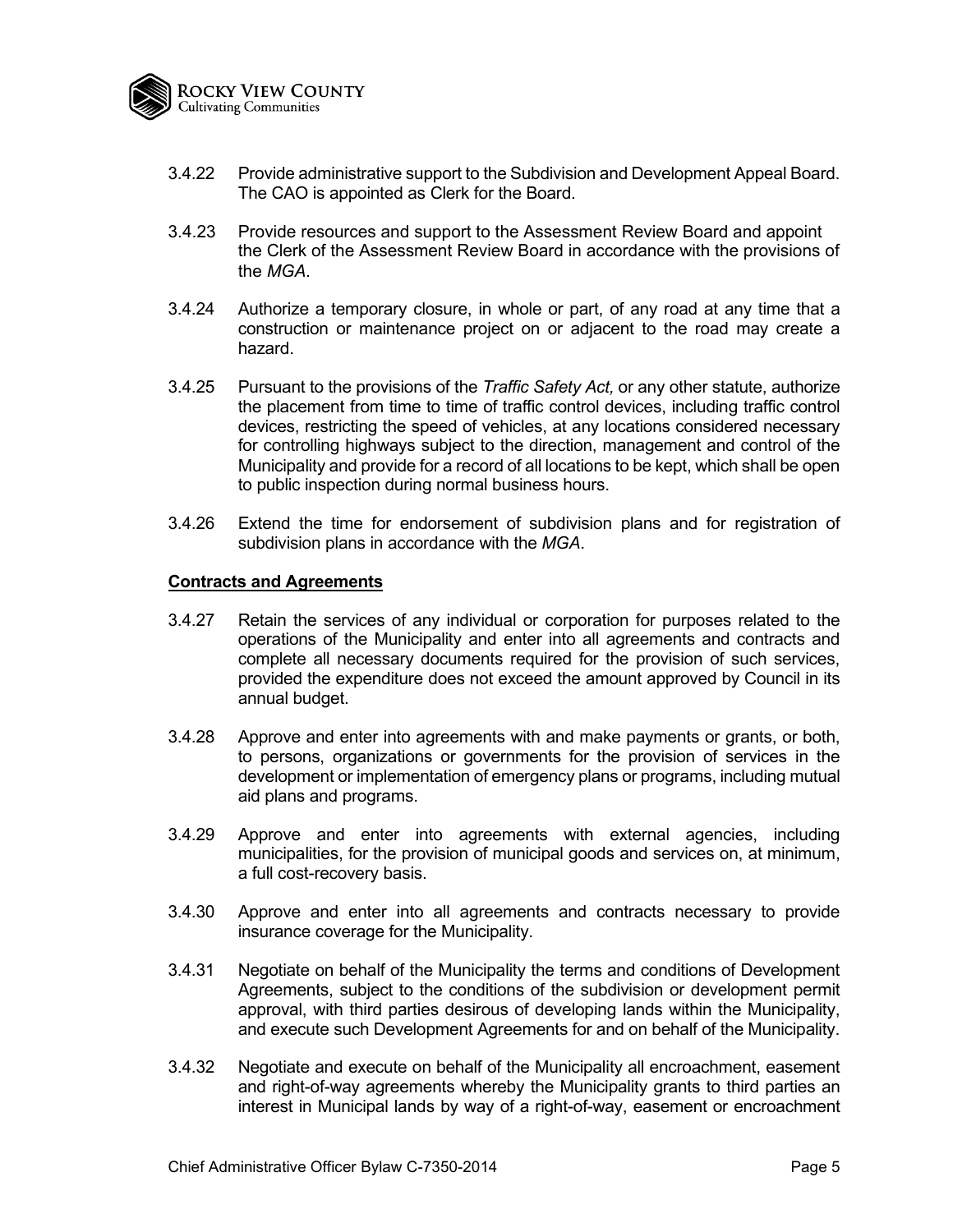

right provided that the CAO shall not be authorized in conjunction with the power to authorize the expenditure of any Municipal funds to accommodate such rightof-way, easement or encroachment right. The CAO shall impose a charge in relation to the grant and administration of the right-of-way, easement or encroachment right and the CAO shall ensure that such administrative fee is collected from the third party benefiting from such right-of-way, easement or encroachment right prior to the execution of such Agreement.

- 3.4.33 Provided funds are included in an approved budget, negotiate and execute on behalf of the Municipality all encroachment, easement, licenses of occupation and right-of-way agreements whereby the Municipality obtains from a third party an interest in lands by way of an encroachment, easement, license of occupation or right-of-way.
- 3.4.34 Fulfill the duties, responsibilities, and authority of the Subdivision Authority in accordance with the Municipal Government Act and the County's Subdivision Authority Bylaw C-8279-2022, as amended or replaced from time to time.<sup>[1](#page-5-0)</sup>
- 3.4.35 Fulfill the duties, responsibilities, and authority of the Development Authority in accordance with the Municipal Government Act and the County's Land Use Bylaw C-8000-[2](#page-5-1)020, as amended from time to time. $2$
- 3.4.36 Enter into all agreements and contracts related to the development and subdivision of land within the Municipality pursuant to the planning provisions of the *MGA* and complete any and all documents required for such a development or subdivision.
- 3.4.37 Award all tenders and enter into all agreements and contracts required for the completion of such tenders in accordance with approved policies subject to the:
	- 3.4.37.1 expenditure being included in an approved budget; and
	- 3.4.37.2 tender being subject to a competitive process.
- 3.4.38 Approve and enter into all documents, consents, approvals, acknowledgments, and certificates required for or incidental to any agreement, contract, settlement, tender or investment.
- 3.4.39 Approve and enter into all agreements and contracts involving the lease of land and/or buildings at current fair market value where the Municipality is lessee or lessor, provided that the term shall not exceed five (5) years, exclusive of renewals.

<sup>1</sup> Bylaw C-8279-2022

<span id="page-5-1"></span><span id="page-5-0"></span><sup>2</sup> Bylaw C-8279-2022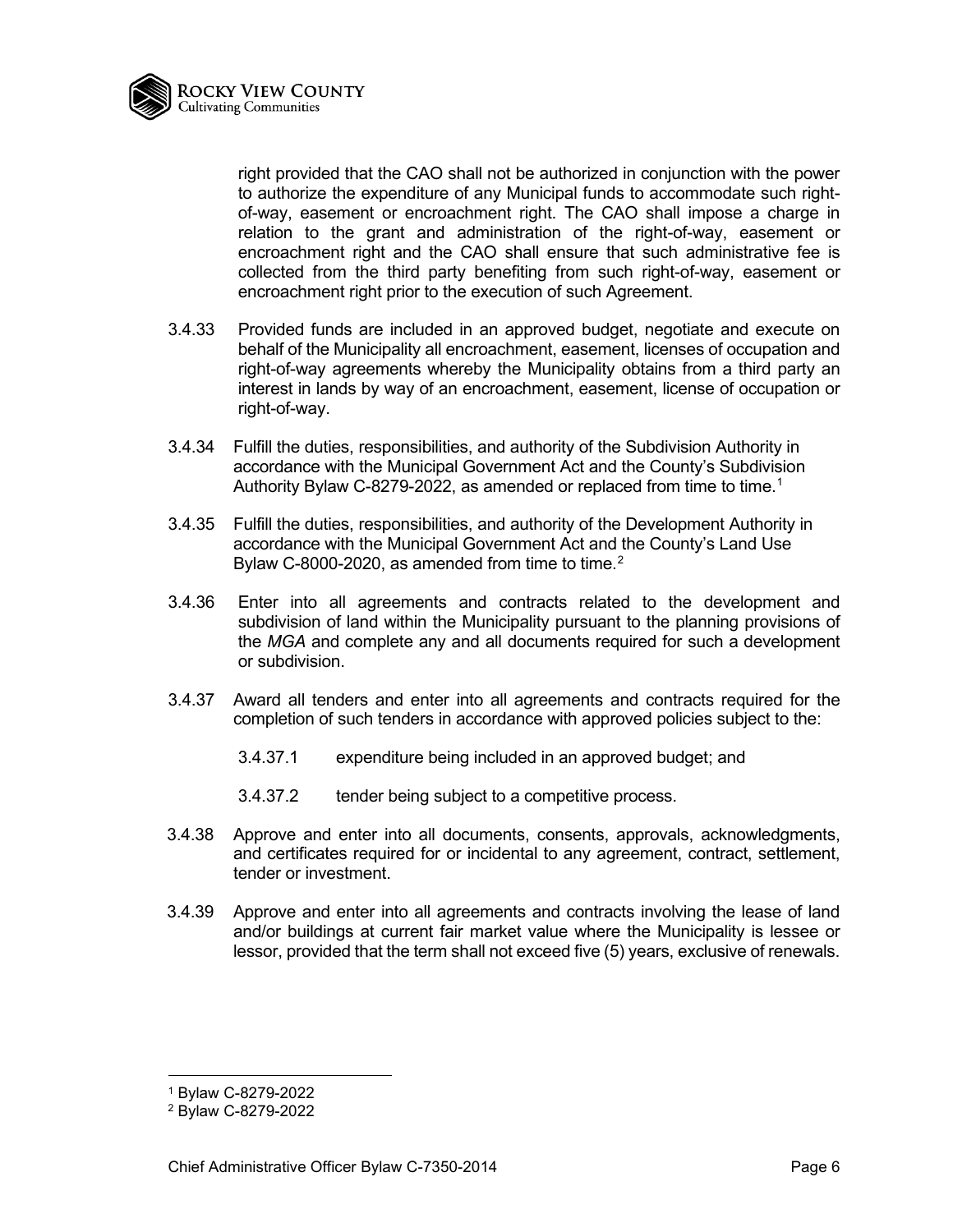

- 3.4.40 Make application for and enter into provincial, federal and other grant funding agreements.
- 3.4.41 Register on behalf of the Municipality and pursuant to any statute or enactments, all forms of intellectual property, including, without limitation Trademarks, official marks, copyright, design and patents.
- 3.4.42 Approve and enter into all agreements and contracts involving the disposition or conveyance of burial plots at fair market value [Cemeteries Act, s. 16]

#### **Financial Matters**

- 3.4.43 Prepare and submit to Council estimates of revenue and expenditures and capital programs annually, or as required by Council.
- 3.4.44 Monitor and control expenditures within the budgets approved by Council.
- 3.4.45 Authorize budget reallocations permitting the transfer of expenses and incomes for the same or similar purposes.
- 3.4.46 Advise Council and make recommendations about the financial condition of the Municipality and the policies and programs as may be necessary or desirable to carry out the powers, duties and functions of the Municipality.
- 3.4.47 Ensure that revenues of the Municipality are collected and controlled and receipts are issued in the manner directed by Council.
- 3.4.48 Ensure all money belonging to or held by the Municipality is deposited in a bank, credit union, loan corporation, treasury branch or trust corporation.
- 3.4.49 Ensure the accounts for authorized expenditures referred to in the *MGA* are paid.
- 3.4.50 Ensure accurate records and accounts are kept of the financial affairs of the Municipality, including items on which a Municipality's debt limit is based and the things included in the definition of debt for the Municipality.
- 3.4.51 Ensure that actual revenues and expenditures of the Municipality compared with the estimates in the operating or capital budget approved by Council are reported to Council as often as Council directs.
- 3.4.52 Ensure money invested by the Municipality is invested in accordance with the *MGA*.
- 3.4.53 Ensure assessments, assessment rolls and tax rolls required by the *MGA* are prepared.
- 3.4.54 Ensure public auctions to recover taxes are carried out in accordance with provisions of the *MGA*.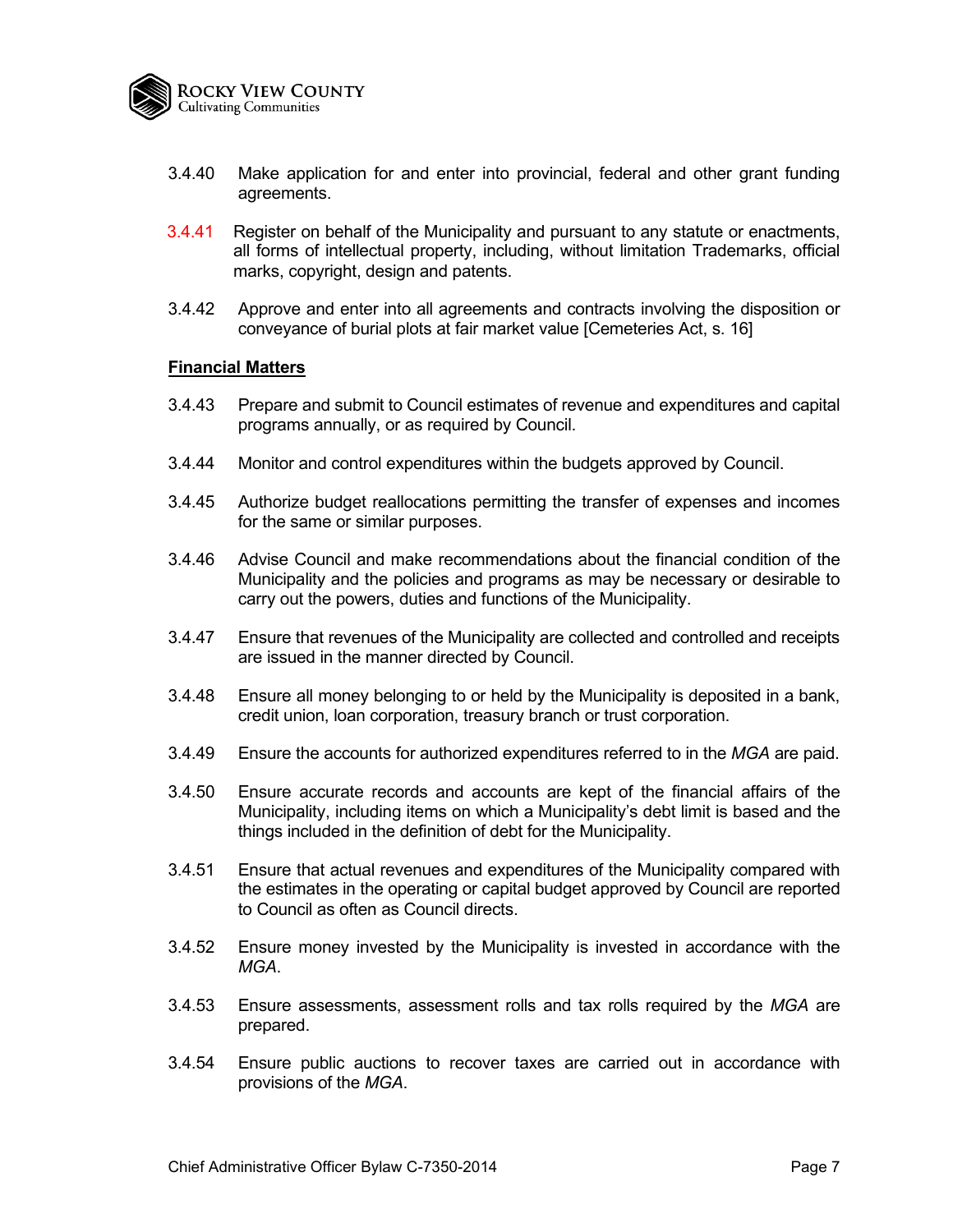

- 3.4.55 The CAO is authorized to:
	- 3.4.55.1 open and close accounts that hold the Municipality's money;
	- 3.4.55.2 prepare and submit to Council annual operating and capital budgets;
	- 3.4.55.3 pay any amounts which the Municipality is legally required to pay pursuant to an Order or Judgment of a Court, Board or other tribunal of competent jurisdiction relating to an action, claim or demand against the Municipality; and
	- 3.4.55.4 approve the settlement of all actions, claims or demands by or against the Municipality, including prejudgment interest and court costs up to a maximum of \$50,000.
- 3.4.56 Exercise all of the powers, duties and functions of the Municipality with respect to taxation, except those powers and duties for which a bylaw is required under the provisions of the *MGA.*
- 3.4.57 Expend monies, in cases where a local state of emergency has been declared, that are not an approved budget and subsequently report to Council on the implication of these expenditures.

#### **Legislative Matters**

- 3.4.58 Attend all meetings of Council and Committees of Council and meetings of such boards, authorities and other bodies as are required by Council.
- 3.4.59 Prepare and submit to Council such reports and recommendations as may be required by Council or Council Committees.
- 3.4.60 Ensure all minutes of Council meetings are recorded in the English language without note or comment.
- 3.4.61 Ensure the names of the Councillors present at Council meetings and members of Council Committee meetings are recorded.
- 3.4.62 Ensure the minutes of each Council meeting and Council Committee meeting are provided to Council or the Council Committee for adoption at a subsequent Council meeting or Committee meeting, as the case may be.
- 3.4.63 Ensure the bylaws and minutes of Council meetings and Council Committee meetings and all other records and documents of the Municipality are kept safe.
- 3.4.64 Ensure that all minutes of Council meetings are signed in conjunction with the person presiding at the meeting.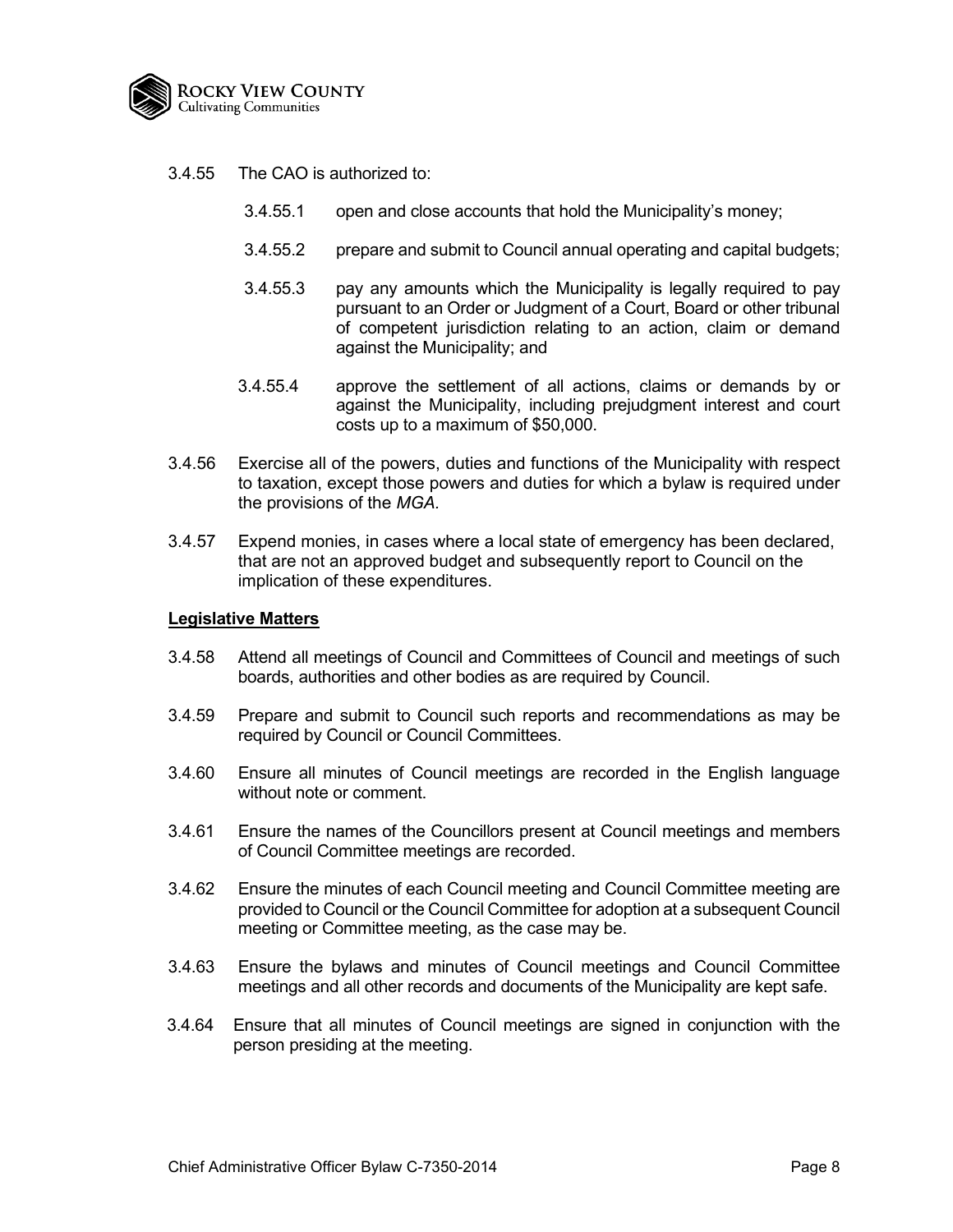

- 3.4.65 Ensure that all bylaws are signed in conjunction with the Reeve.
- 3.4.66 Prepare administrative consolidations of bylaws.

# **Personnel Matters**

- 3.4.67 Establish Administrative Policies for all employees of the Municipality so that they can carry out the powers, duties and functions delegated to those employees.
- 3.4.68 Approve any application for a leave of absence without pay by an employee seeking to be nominated as a candidate in a municipal election.
- 3.4.69 Supervise, evaluate, direct, hire, fire, discipline, terminate, demote, promote and transfer all employees of the Municipality.

#### **Environmental Compliance**

- 3.4.70 Develop and maintain Administrative Policies and programs for the purpose of ensuring Municipality awareness of all Environmental Requirements, and the duties and responsibilities imposed upon the Municipality under these Environment Requirements.
- 3.4.71 Establish and implement Administrative Policies and programs, including training, compliance reporting and compliance monitoring programs to ensure that the County's duties and responsibilities under the Environmental Requirements are met.
- 3.4.72 Ensure that Council is informed on a monthly basis or as otherwise required, of the status of the Municipality's compliance with Environmental Requirements, and any contraventions of these Environmental Requirements by Municipality employees, officers or contractors or by any third party, including but not limited to utility franchisees.
- 3.4.73 Ensure that all breaches of Environmental Requirements are reported in accordance with applicable regulatory guidelines.
- 3.4.74 Require that all agreements with third parties respecting operations and services provided by or for the benefit of the Municipality, and respecting operations and services provided by those third parties for the benefit of consumers within the Municipality (including, without restriction, utility franchise agreements), properly address compliance with all Environmental Requirements relating to those operations and services.
- 3.5 The matters delegated to the CAO by this Bylaw are in addition to any other delegations made by Council or a Committee of Council to the CAO and the CAO shall exercise and carry out such other powers, duties and functions as may be required by Council or a Committee of Council, from time to time.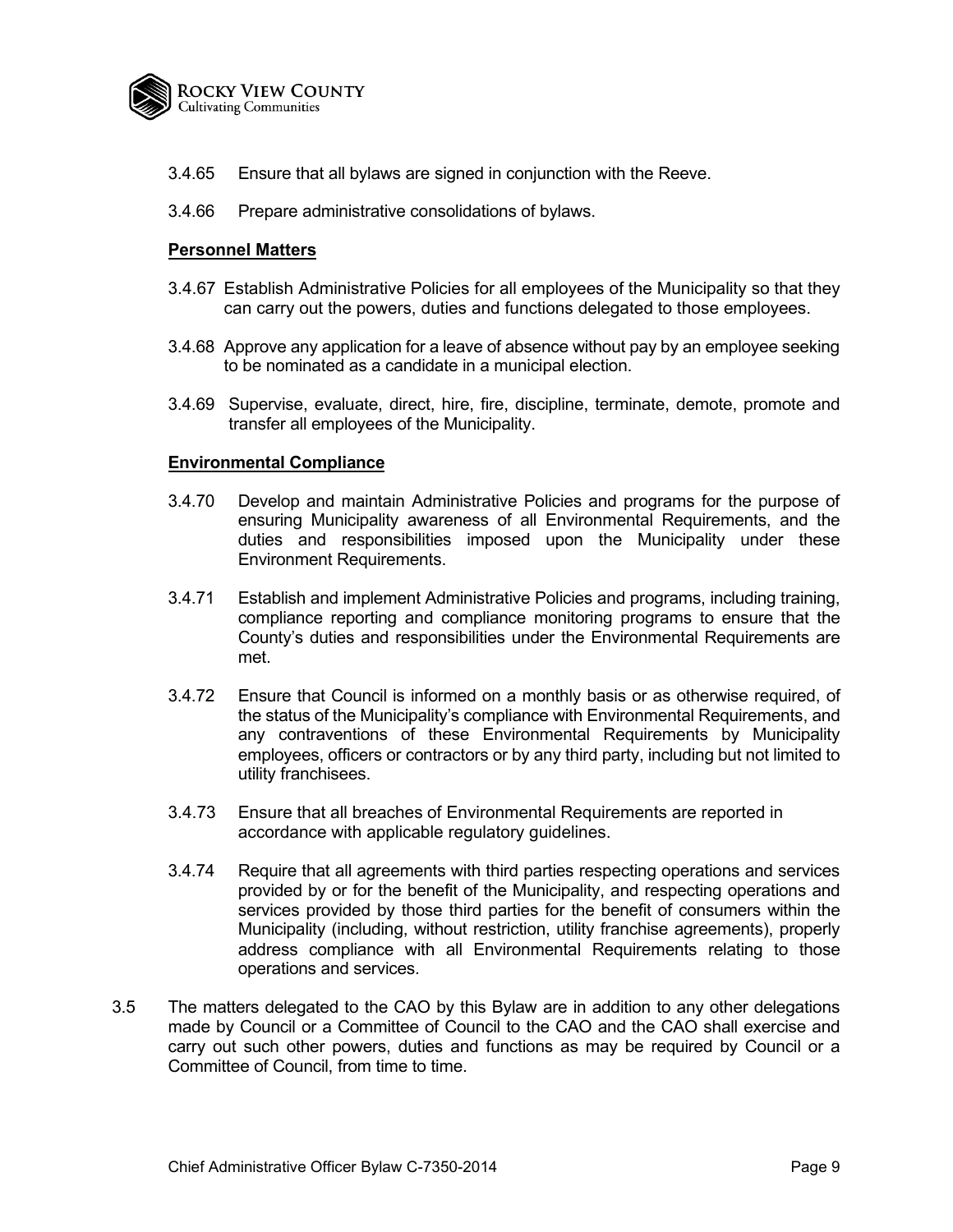

# **PART IV – ACCOUNTABILITY**

4.1 The CAO is accountable to the majority of the whole Council for the exercise of all powers, duties and functions.

# **PART V – DELEGATION**

5.1 The CAO is authorized to delegate and to authorize further delegations of any of the CAO's powers, duties or functions under the *MGA* and under this or any other bylaw to any employee of the Municipality.

# **PART VI – CONFLICT**

- 6.1 The provisions of this Bylaw shall prevail in any case where there is a conflict between this Bylaw and any previous bylaw or resolution of Council.
- 6.2 If any provision of this bylaw is declared invalid by a Court, all other provisions remain valid.

# **PART VII – REPEAL OF BYLAWS**

- 7.1 Designate Head of the Municipality for the Purpose of the *Freedom of Information and Privacy Act* Bylaw C-5111-99.
- 7.2 Chief Administrative Officer Bylaw C-5795-2003, as amended to the effective date of this Bylaw is hereby repealed.

# **PART VIII – TRANSITIONAL**

8.1 Bylaw C-7350-2014 is passed when it receives third reading, and is signed by the Reeve and the CAO or designate, as per the *MGA.*